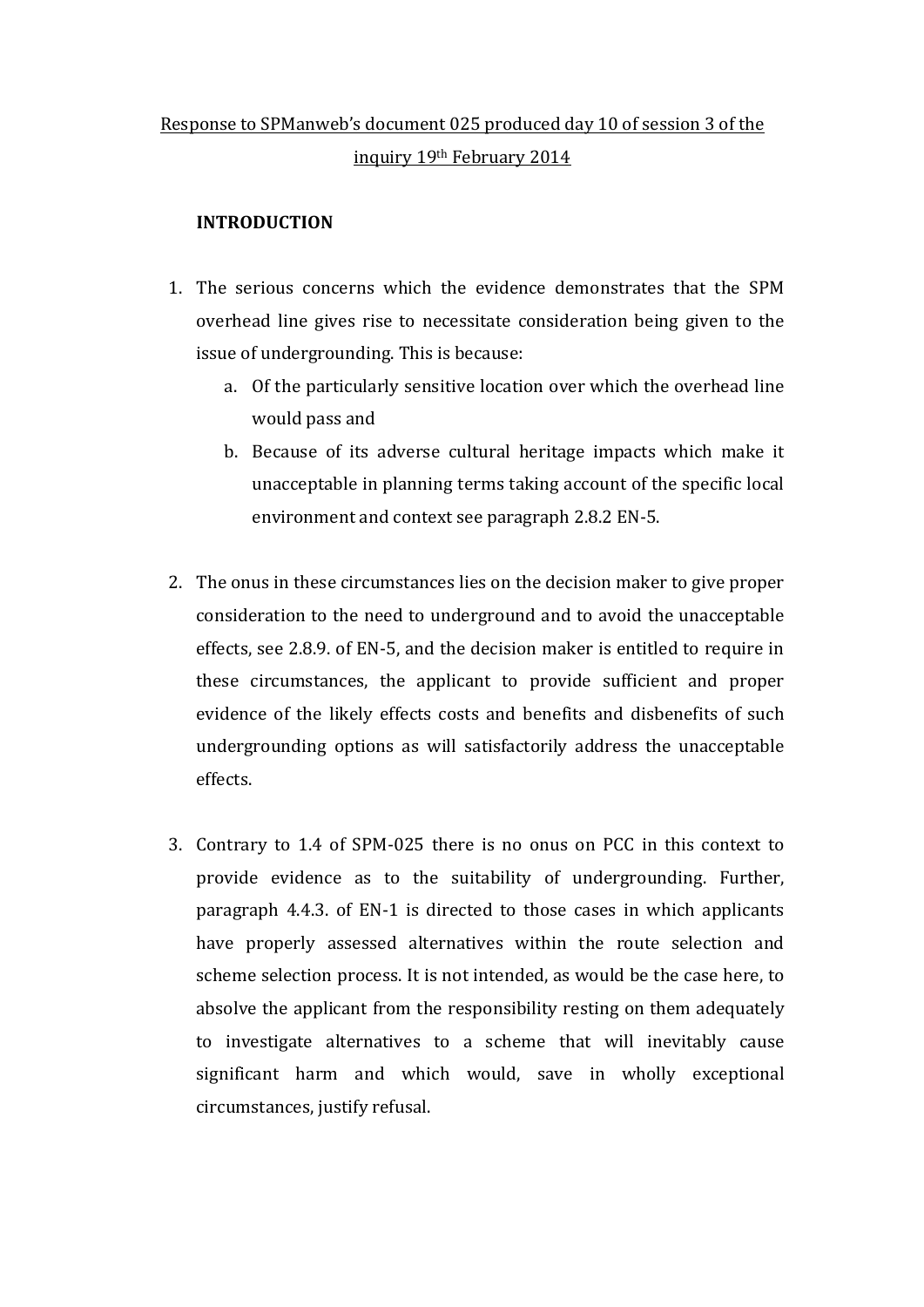- 4. The point that neither PCC nor NRW have produced assessments of their undergrounding options against the policy set out in NPS policy EN-5 is a hollow one.
- 5. In the context of a scheme which is identified as causing substantial harm to one or more scheduled ancient monuments and where refusal is required unless such harm is necessary in order to provide public benefit of national importance, it is reasonable both to expect and require SP-Manweb to provide a robust and rigorous assessment of undergrounding suitably informed by appropriate evidence having regard to all relevant considerations to enable the EN-5 balance to be performed. SPM-025 comes nowhere near achieving the rigour or robustness which the Secretary of State is entitled to accept.

## **MANWEB'S ROUTE SHORTENED**

6. This addresses the initial proposal set out in PCC's evidence (referred to in SPM-025 as the PCC shortening option) to assist the decision maker properly to address the issue of undergrounding. PCC's alternative resulted from advice from appropriate experts on landscape and visual impact, the effects on cultural heritage assets and feasibility in terms of engineering. PCC also sought advice on the likely acceptability of the route in ecological terms from NRW. The advice from each of the relevant experts/bodies was that the undergrounding option identified was both feasible and acceptable and importantly, significantly less harmful than the proposed overhead line.

| <b>NPS EN-5</b>     | <b>SP MANWEB VIEW ON</b> | <b>PCC RESPONSE</b>      |
|---------------------|--------------------------|--------------------------|
| <b>CRITERIA</b>     | THE PCC »SHORTENING"     |                          |
|                     | <b>OPTION</b>            |                          |
| <b>Availability</b> | SP Manweb notes that PCC | PCC does not accept that |
| and cost of         | does not contest the     | the proposed method of   |
| alternative         | alternative routes and   | installation of an       |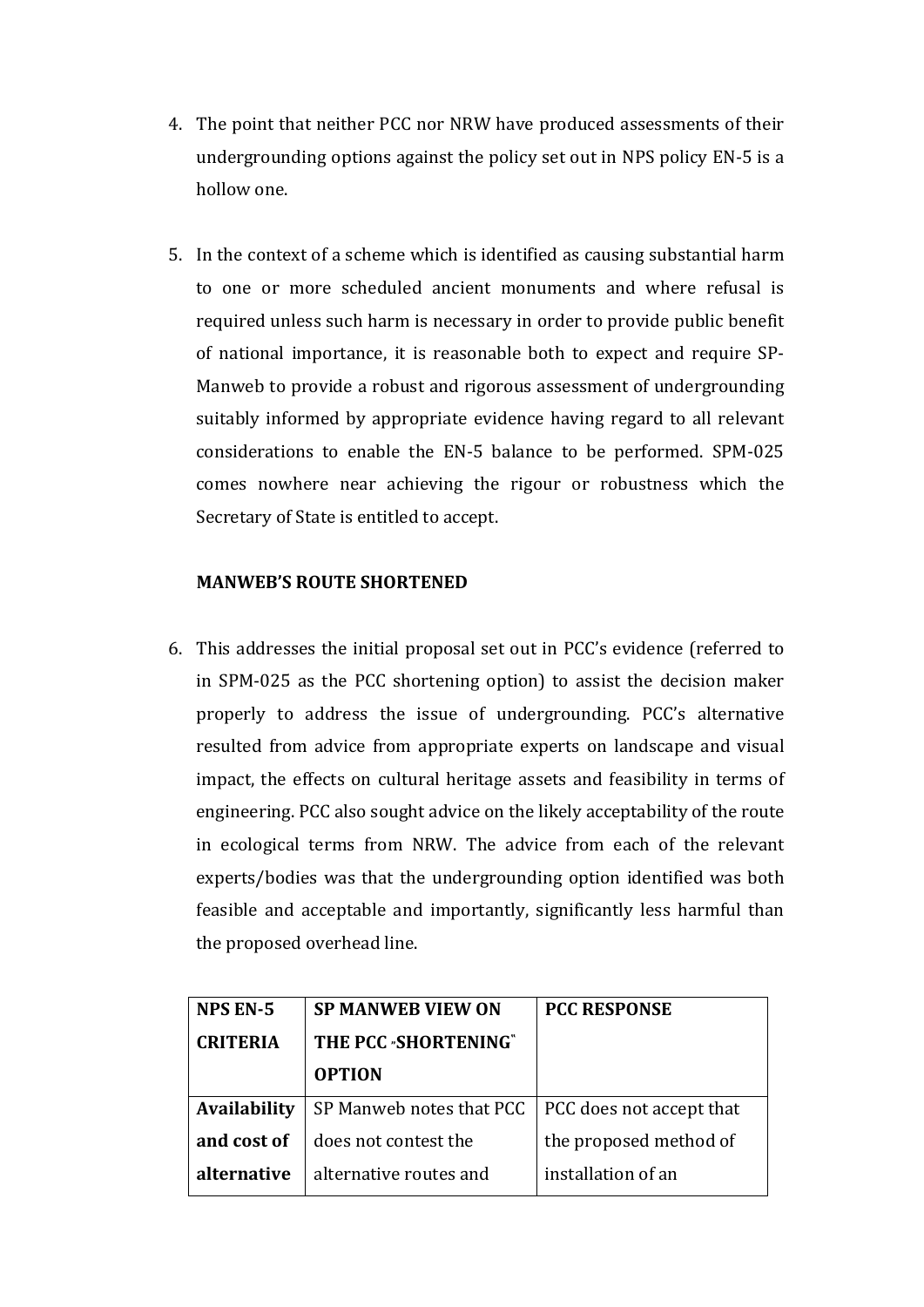| sites,       | methods of installation   | underground cable is        |
|--------------|---------------------------|-----------------------------|
| routes and   | (open cut trenching)      | necessarily open cut        |
| methods of   |                           | trenching (thrust-boring is |
| installation |                           | an option on more           |
|              |                           | sensitive parts of the      |
|              |                           | route) further PCC does     |
|              |                           | not accept that there is    |
|              |                           | any requirement for         |
|              |                           | stripping of a 9m working   |
|              |                           | area in order to install an |
|              |                           | underground cable           |
|              |                           | whether in open ground or   |
|              |                           | otherwise. The              |
|              |                           | requirement for a 9m        |
|              |                           | working area relates to     |
|              |                           | access and soil storage     |
|              |                           | neither of which require    |
|              |                           | soil stripping and further  |
|              |                           | the evidence before the     |
|              |                           | inquiry is that the         |
|              |                           | construction area required  |
|              |                           | is 7m not 9m and that can   |
|              |                           | be provided for as          |
|              |                           | necessary by temporary      |
|              |                           | trackway with soil storage  |
|              |                           | dealt with offsite storage  |
|              |                           | as necessary where          |
|              |                           | sensitive areas are         |
|              |                           | involved.                   |
| Benefits of  | The PCC 'Shortening'      | Contrary to the assertion   |
| undergroun   | option area is of local   | that the PCC shortening     |
| ding         | importance (though not an | area is of local importance |
|              | AONB or National Park).   | it lies within a LANDMAP    |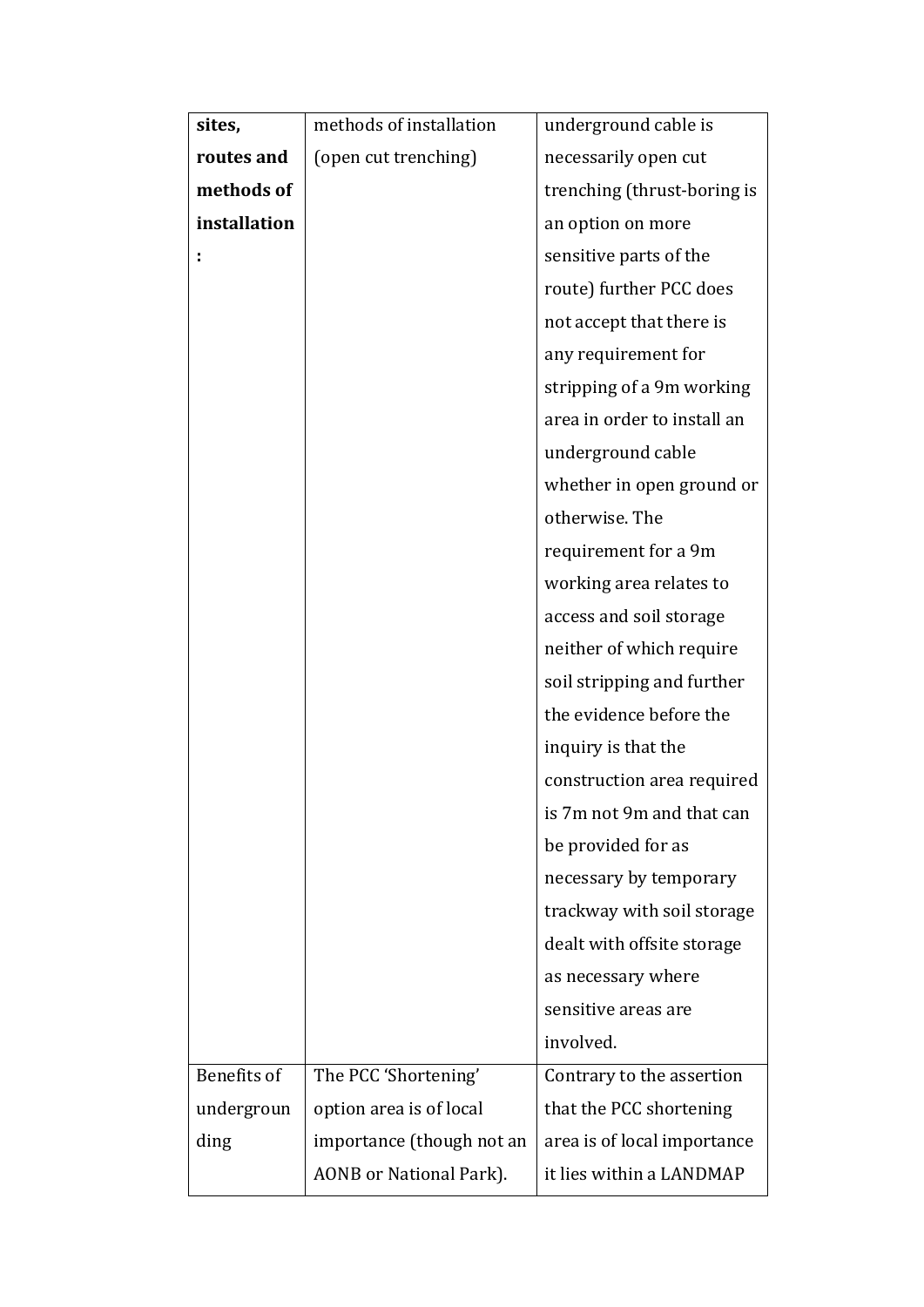|  | SP Manweb's Updated ES         | historic landscape aspect    |
|--|--------------------------------|------------------------------|
|  | notes the impacts of the       | area classified as           |
|  | Llandinam Scheme as            | outstanding and therefore    |
|  | being moderate adverse in      | of national and              |
|  | this location.                 | international importance     |
|  | In cumulative scenario 3       | and the absence of           |
|  | there would be a major         | designation in no sense      |
|  | adverse effect, which          | lessens the weight to be     |
|  | would remain even if the       | attributed to it. Further it |
|  | Llandinam Scheme were          | is of equivalent value to    |
|  | undergrounded. As such,        | land designated as AONB      |
|  | the benefits would, in SP      | within the Shropshire Hills  |
|  | Manweb's view, be <b>low</b> . | AONB. PCC's landscape        |
|  | There are no residential       | and visual assessment        |
|  | amenity issues for this        | identifies the scheme as     |
|  | section of the Llandinam       | having major adverse         |
|  | Scheme.                        | effects particularly         |
|  |                                | focussed between the         |
|  |                                | A483 and Cae Bettin          |
|  |                                | Wood. Further CADW,          |
|  |                                | <b>CPAT</b> and Atkins each  |
|  |                                | identify the scheme as       |
|  |                                | having a very large/large    |
|  |                                | adverse effect on Crugyn     |
|  |                                | Bank Dyke and the Black      |
|  |                                | Gate enclosure which         |
|  |                                | (albeit not scheduled) is    |
|  |                                | recognised as being of       |
|  |                                | equivalent value to a SAM    |
|  |                                | and worthy of designation.   |
|  |                                | Atkins' work                 |
|  |                                | demonstrates that in         |
|  |                                | relation to the Crugyn       |
|  |                                |                              |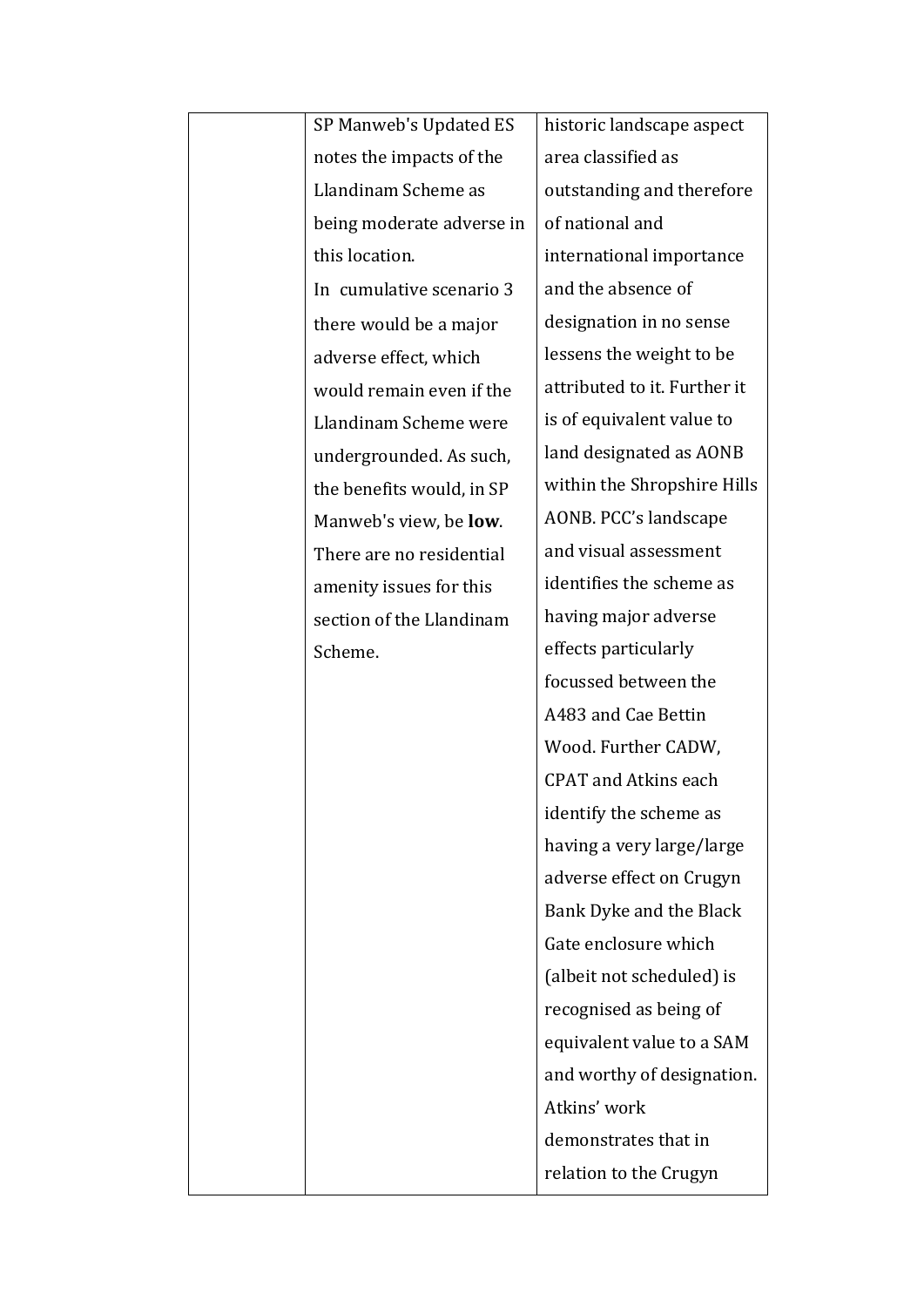|                  |                             | Bank Dyke and the Black     |
|------------------|-----------------------------|-----------------------------|
|                  |                             | Gate enclosure the harm     |
|                  |                             | to those sites from the     |
|                  |                             | overgrounded scheme         |
|                  |                             | would amount to             |
|                  |                             | substantial harm in EN-1    |
|                  |                             | terms.                      |
|                  |                             | The benefits of             |
|                  |                             | undergrounding are          |
|                  |                             | therefore high. Indeed so   |
|                  |                             | high that without           |
|                  |                             | undergrounding PCC has      |
|                  |                             | demonstrated that           |
|                  |                             | consent should be           |
|                  |                             | withheld in favour of route |
|                  |                             | D which avoids all of these |
|                  |                             | unacceptable effects.       |
| Economic         | There are no technical      | PCC does not understand     |
| effects          | concerns with shortening    | the concerns in relation to |
| (including       | the remote end sections.    | the shortening of the 1.85  |
| <b>Technical</b> | There are however some      | km section and the civil    |
| difficulties)    | technical concerns with     | engineering works           |
| <b>of</b>        | shortening the 1.85km       | required to achieve the     |
| undergrou        | section utilising the       | shortening appear           |
| nding:           | bridleway. The lower        | straightforward for any     |
|                  | section of the bridleway    | competent civil engineer    |
|                  | might require some civil    | and minor to the extent     |
|                  | works to divert a small     | that restoration is         |
|                  | stream to avoid erosion of  | achievable without any      |
|                  | the cable trench. There are | permanent scarring.         |
|                  | greater concerns            | Further repeated concerns   |
|                  | shortening the 0.3km        | about risk of encountering  |
|                  | section utilising the       | rock formations have no     |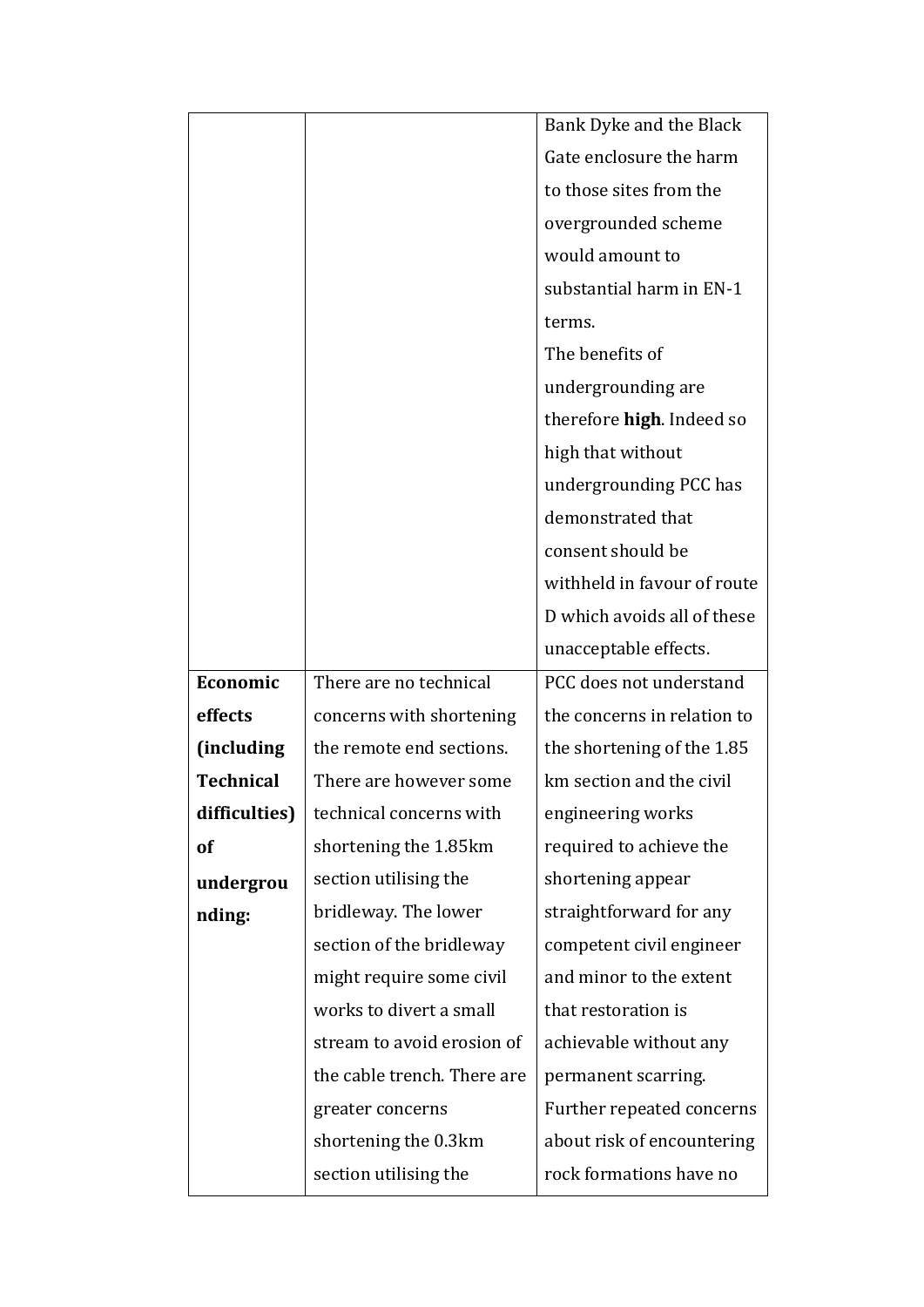|            | proposed footpath. The       | evidential basis. PCC has    |
|------------|------------------------------|------------------------------|
|            | footpath section runs        | no issue in terms of the     |
|            | across a field and           | reduced cost which would     |
|            | particularly the lower       | result in an overall cost of |
|            | section is fairly steep.     | £9.8 million.                |
|            | There is no track to follow  |                              |
|            | and running at right         |                              |
|            | angles to the gradient       |                              |
|            | would possibly require       |                              |
|            | cleating into concrete       |                              |
|            | fixings to avoid cable       |                              |
|            | movement and / or            |                              |
|            | backfill with a concrete     |                              |
|            | based mix to avoid           |                              |
|            | washing away the backfill    |                              |
|            | of the cable trench. This    |                              |
|            | may cause additional         |                              |
|            | scarring. Furthermore,       |                              |
|            | technical difficulties would |                              |
|            | increase if the bridleway    |                              |
|            | and/or footpath sections     |                              |
|            | encounter significant rock   |                              |
|            | formations<br>along the      |                              |
|            | routes.                      |                              |
| Social and | Assuming these technical     | PCC note that SPM do not     |
| environme  | difficulties, outlined by Mr | consider there would be      |
| ntal       | Paalman in his evidence,     | any social effects for this  |
| impacts of | on these sections are        | option.                      |
| undergrou  | surmountable, the            | In ecological terms the      |
| nding:     | 'Shortening' option, which   | claimed effects appear to    |
|            | extends to 6.1km, reduces    | be dependant on a need to    |
|            | the overall capital costs to | strip 9m of vegetation       |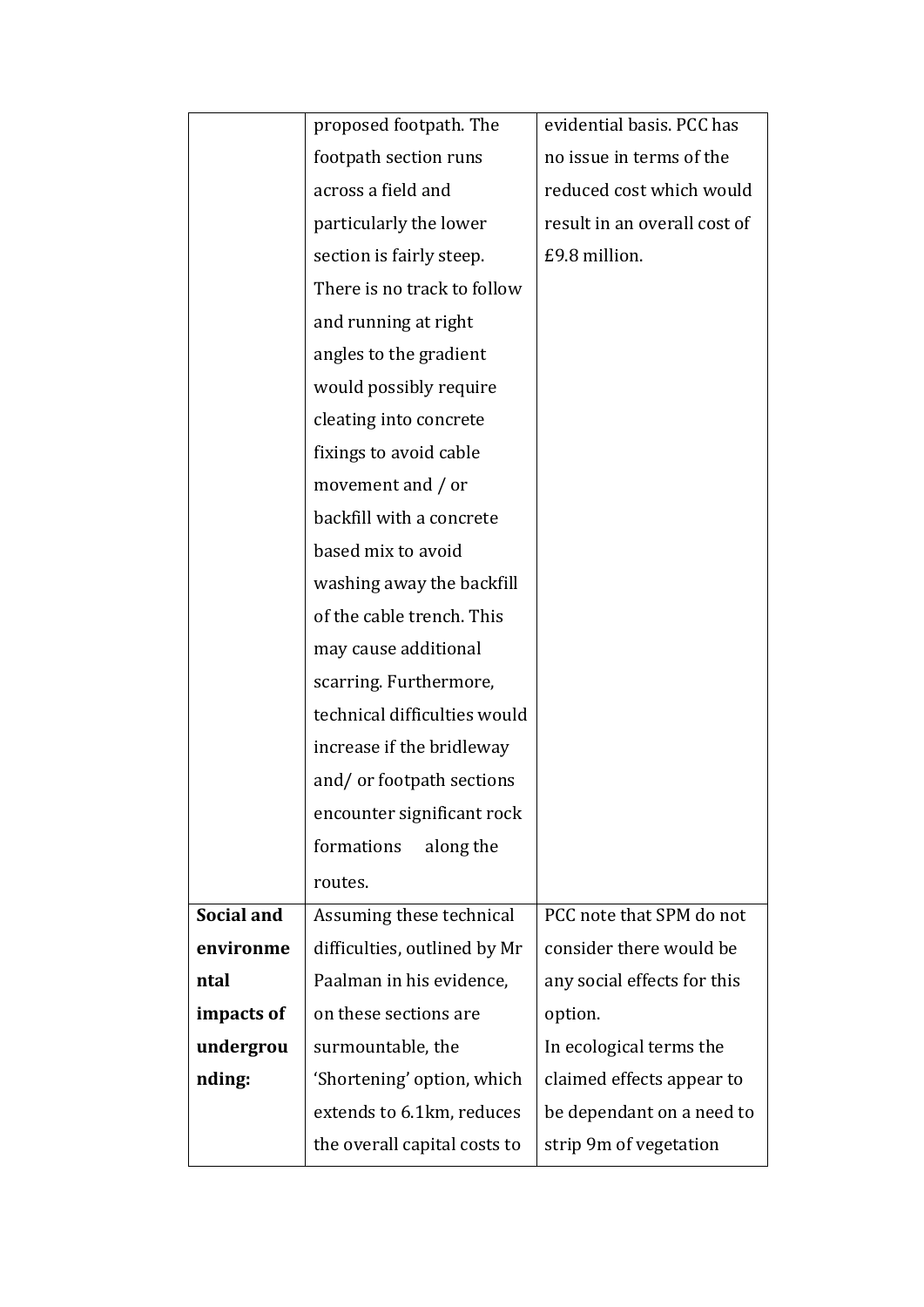| £5.9M and an estimated       | along bridleway as          |
|------------------------------|-----------------------------|
| lifetime cost (very          | opposed to the              |
| roughly) of £3.9M,           | construction of a 1 x 1m    |
| totalling £9.8M for the      | trench. On the evidence     |
| revised PCC Shortening       | this is an exaggerated and  |
| option.                      | unjustified claim.          |
| The economic effects         | In cultural heritage terms  |
| would be increased by        | it is correct that this     |
| requiring the necessary      | option would not avoid      |
| permissions and              | the substantial harm that   |
| easements.                   | would result to the Bryn    |
| SP Manweb does not           | Cwmyrhiwdre round           |
| consider social effects      | barrow, but PCC has         |
| likely for the PCC           | carefully balanced the      |
| Shortening option.           | costs and benefits of       |
| In ecological terms, the     | undergrounding against      |
| <b>Upper Ceulanau</b>        | the identified harm and     |
| (bridleway section)          | has concluded that on       |
| follows mature bushy         | balance the requirement     |
| hedgerows and Cwm Mule       | should be that              |
| (footpath section) follows   | undergrounding should       |
| a managed hedgerow with      | commence immediately to     |
| mature trees. These          | the west of the A483. This  |
| features potentially         | approach is not intended    |
| provide habitat for legally  | in any sense to indicate an |
| protected species such as    | acceptance that the effect  |
| dormouse and bats and        | on the Bryn Cwmrhywdre      |
| would be lost. Further       | SAM is anything other       |
| survey would be required     | than one which should be    |
| to assess the full extent of | allowed only in wholly      |
| potential impacts,           | exceptional circumstances,  |
| mitigation requirements      | rather it reflects PCC's    |
| and statutory                | view of the limit of such   |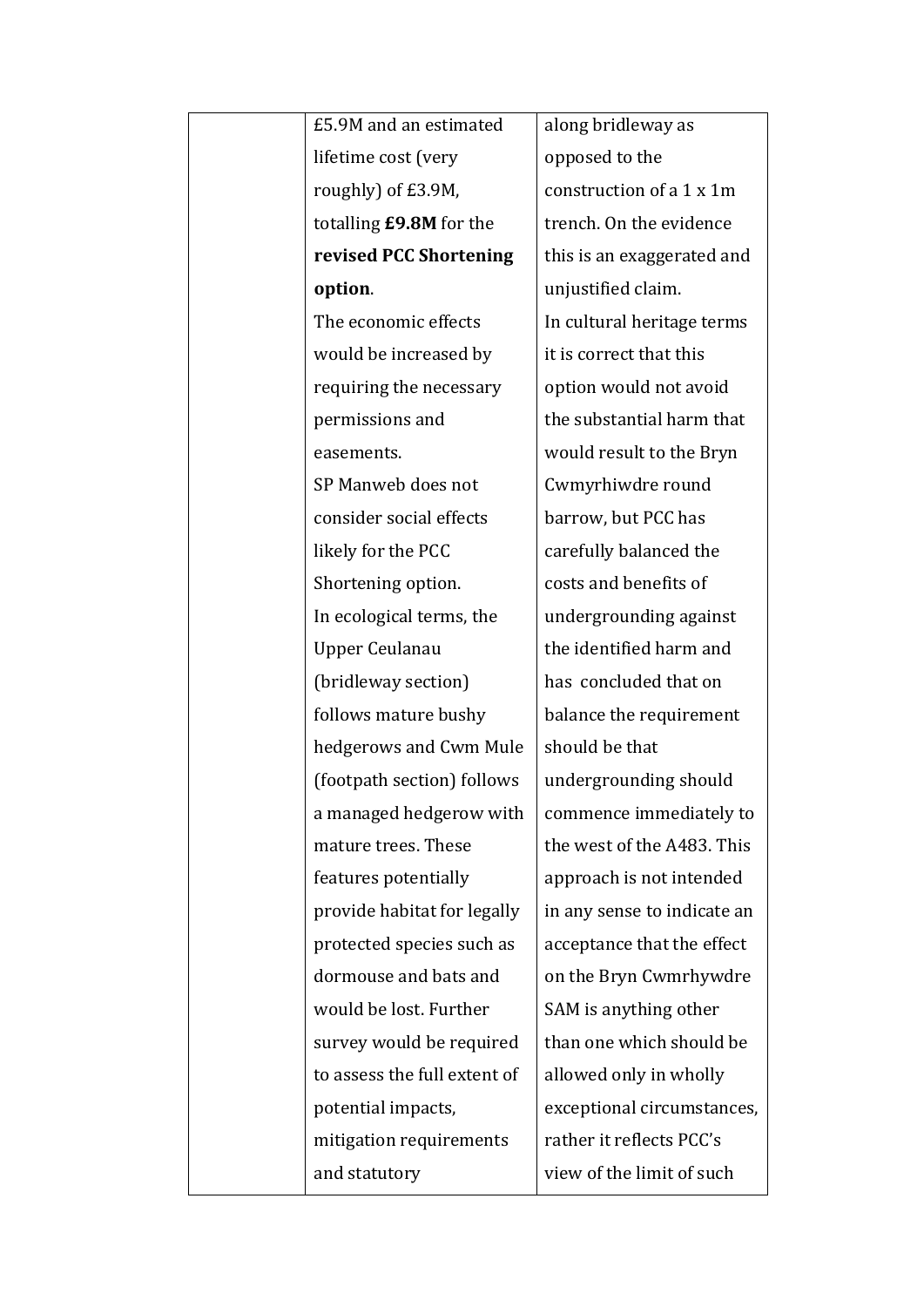| requirements with regards     | harm which can be           |
|-------------------------------|-----------------------------|
| to these two particular       | tolerated before            |
| locations. There would be     | undergrounding is           |
| an increased magnitude of     | required.                   |
| impacts to terrestrial        | PCC note the new            |
| habitats and associated       | suggestion that EN-5 is     |
| species when compared to      | couched in terms of         |
| the Llandinam Scheme.         | adverse landscape and       |
| In cultural heritage terms,   | visual effects rather than  |
| the western end of the PCC    | specific cultural heritage  |
| Shortening option would       | effects, however read as a  |
| retain "substantial harm"     | whole EN-5 contemplates     |
| (in Mr Croft's opinion) to    | consideration of            |
| Bryn Cwmyrhiwdre round        | undergrounding whenever     |
| barrow - this is the trigger  | the effects of a scheme are |
| under which PCC are           | particularly significant    |
| seeking to justify the PCC    | having regard to sensitive  |
| option (as Mr Croft seems     | locations. This includes    |
| to equate substantial harm    | (2.8.9.) locations which    |
| to "serious concerns" - SP    | are sensitive because of    |
| Manweb does note though       | their historic importance,  |
| that the reference to         | the relationship between    |
| "serious concerns" in NPS     | significance of a heritage  |
| EN-5 is expressed in terms    | asset and its setting and   |
| of potential adverse          | the relevance of views in   |
| landscape and visual          | that context are accepted   |
| effects, rather than specific | by SPM's cultural heritage  |
| cultural heritage effects).   | witness.                    |
| In SP Manweb's view, the      | SPM appear to have          |
| landscape contains both       | undertaken no assessment    |
| extant above ground           | of the extent to which      |
| remains and below ground      | undergrounding will in      |
| remains. These remains        | fact impact on any shallow  |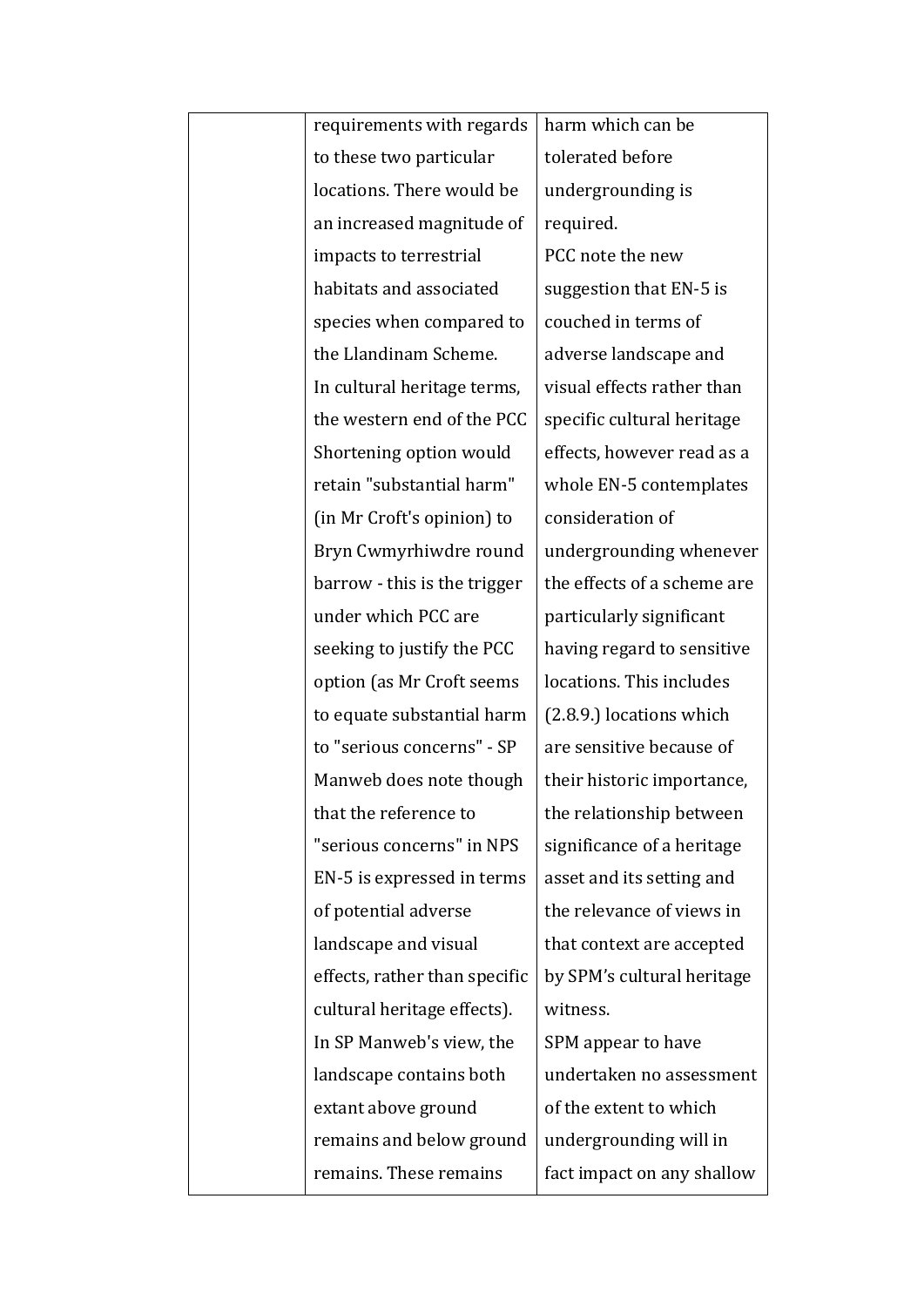| may include both shallow     | or deep remains from          |
|------------------------------|-------------------------------|
| and deep remains from        | either pre-historic or        |
| both the pre-historic and    | historic periods and          |
| historic periods. The        | further have presented an     |
| deeper remains may be        | assessment based on a 9m      |
| present even beneath         | construction area             |
| minor roads and              | allegedly requiring soil      |
| bridleways. A construction   | stripping over the entirety   |
| area of 9m and the 1m        | of that area. In contrast     |
| cable trench therefore has   | Atkins are satisfied that     |
| the potential to affect sub- | the actual requirement for    |
| surface remains. Mr Croft    | a 1m cable trench can be      |
| also suggests the proposed   | accommodated by               |
| mitigation could address     | sensitive routing without     |
| any discovered               | any likely significant effect |
| archaeology in the vicinity  | on archaeological remains     |
| of and between the Crugyn    | whether above or below        |
| Bank Dyke termini. This      | ground. PCC remains           |
| overlooks that any such      | satisfied that the cultural   |
| remains might be             | heritage implications of      |
| considered of national       | under grounding are very      |
| importance and               | limited.                      |
| preservation by record       | In landscape terms PCC        |
| may not be appropriate       | has demonstrated that         |
| for such remains. It is key  | with standard aftercare       |
| to note that direct impacts  | there is no reason why the    |
| on such remains would be     | presence of a cable route     |
| permanent and                | would have any visible        |
| irreversible, compared to    | long term impacts and in      |
| the long term temporary      | terms of terminal towers,     |
| and reversible effects of    | PCC's option ensures these    |
| the overhead line. SP        | are located so as to have     |
| Manweb therefore does        | no significant effects.       |
|                              |                               |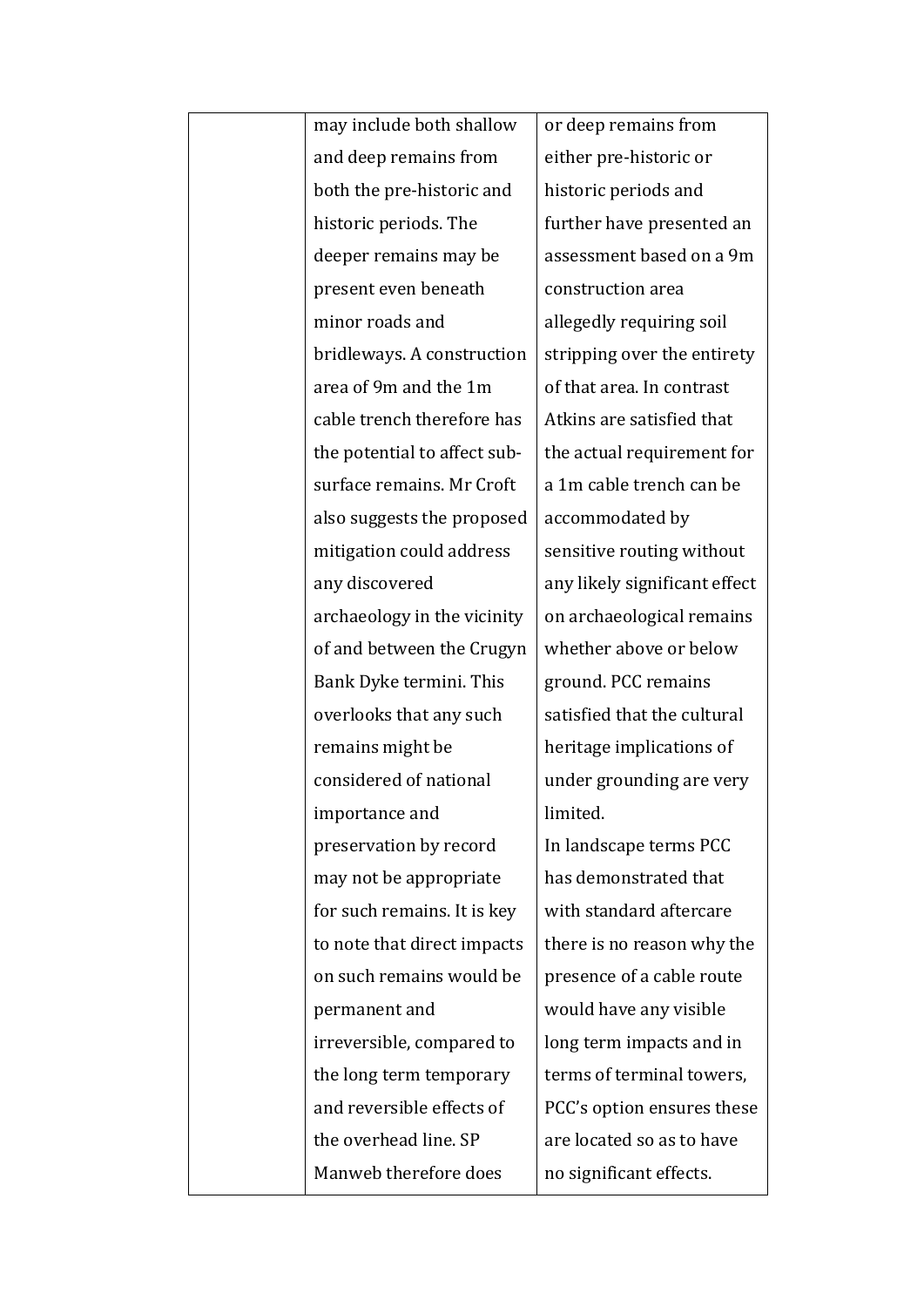|            | not agree that the cultural |                             |
|------------|-----------------------------|-----------------------------|
|            | heritage implication of     |                             |
|            | undergrounding are very     |                             |
|            | limited.                    |                             |
|            | In landscape terms, the     |                             |
|            | bridleway section near      |                             |
|            | <b>Brook House would</b>    |                             |
|            | require the cable to be     |                             |
|            | installed perpendicularly   |                             |
|            | down a steep slope which    |                             |
|            | would require particular    |                             |
|            | care during construction    |                             |
|            | and reinstatement to        |                             |
|            | ensure that the cable route |                             |
|            | did not remain visible in   |                             |
|            | the long term. There is     |                             |
|            | also a concern regarding    |                             |
|            | the imposition of the       |                             |
|            | terminal towers in          |                             |
|            | exposed locations.          |                             |
|            |                             |                             |
| Conclusion | SP Manweb considers the     | PCC has demonstrated        |
|            | benefits from               | that the benefits from      |
|            | undergrounding to be low.   | undergrounding are          |
|            | Against this, whilst the    | significant, that the       |
|            | 6.1km PCC Shortening        | shortening option is        |
|            | option is considered        | technically achievable as   |
|            | technically achievable on   | accepted by SPM, that the   |
|            | the assumption some key     | environmental effects of    |
|            | concerns can be overcome,   | undergrounding are all      |
|            | there are likely            | likely to be minor and that |
|            | environmental impacts       | the cost is significantly   |
|            | arising from the suggested  | less than the               |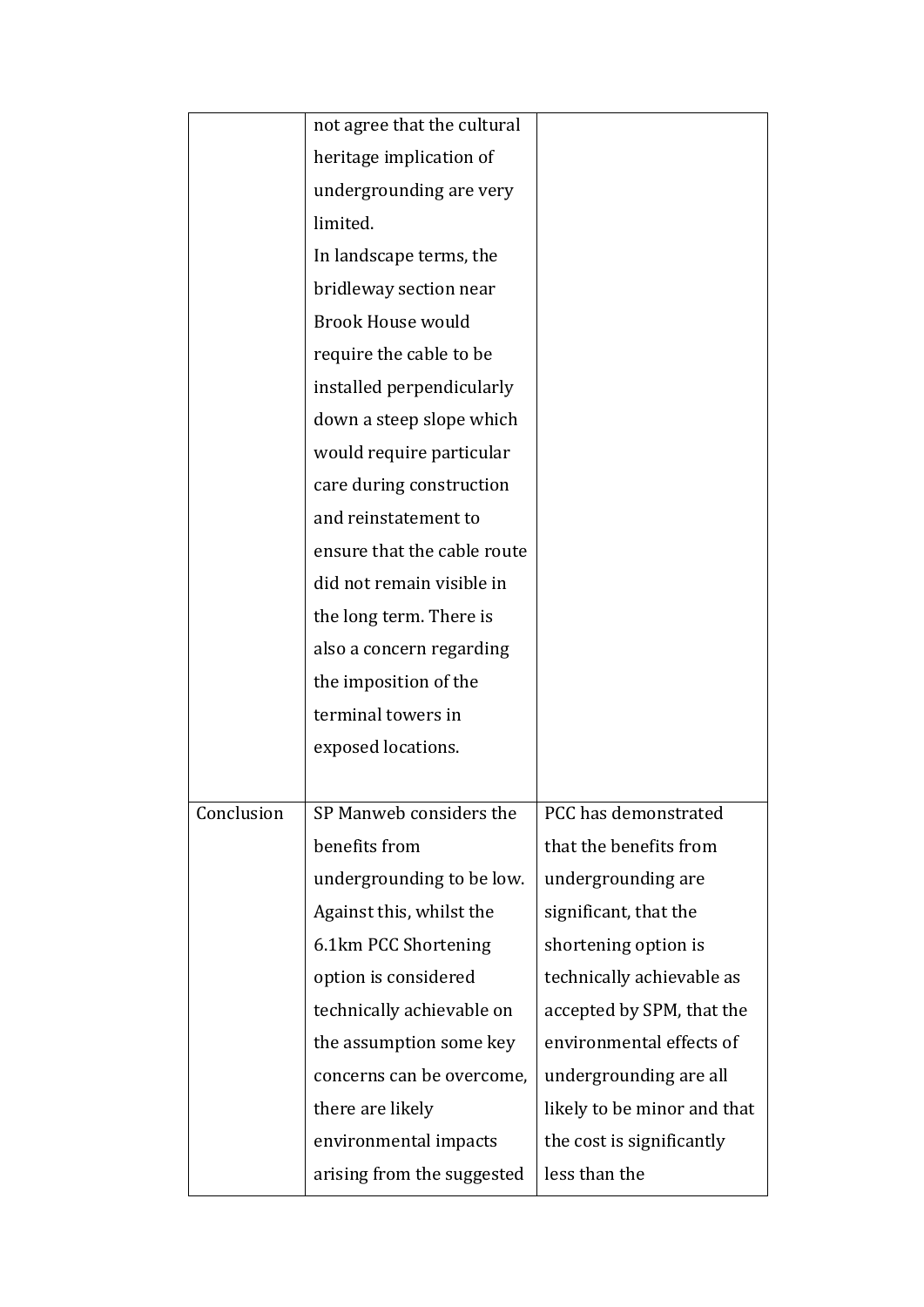| option that pull against    | undergrounding option      |
|-----------------------------|----------------------------|
| undergrounding and the      | considered by SPM in its   |
| imposition of the terminal  | consideration of           |
| towers. The cost of this    | alternatives.              |
| option would be £9.8m.      | Further, given the         |
| Given the low benefit to    | significant benefit which  |
| the landscape of            | would flow from            |
| undergrounding (as the      | undergrounding and the     |
| major effect would remain   | unacceptable effects in    |
| and the effect of the       | landscape and visual and   |
| Llandinam Scheme on its     | cultural heritage terms    |
| own is moderate adverse),   | which would result from    |
| the ecological and cultural | the Llandinam scheme       |
| heritage impacts and the    | without undergrounding,    |
| remaining landscape         | the EN-5 test is clearly   |
| impacts, against the        | made out such that in the  |
| increased cost, SP Manweb   | absence of an              |
| does not regard the NPS     | undergrounding option      |
| EN-5 test for               | consent should be refused. |
| undergrounding as having    |                            |
| been met for the PCC        |                            |
| Shortening option.          |                            |
|                             |                            |

PCC UNDERGROUNDING PROPOSAL 1

7. Proposal 1 (referred to in SPM-025 as the "PCC preferred undergrounding option") is advanced by PCC and reflects PCC's conclusion that the unacceptable harms that it has identified from the overhead line can be satisfactorily addressed by further shortening of the length of undergrounding when compared to SPM shortened. It reflects a more direct route for undergrounding which reduces cost but with no greater effect on the environment.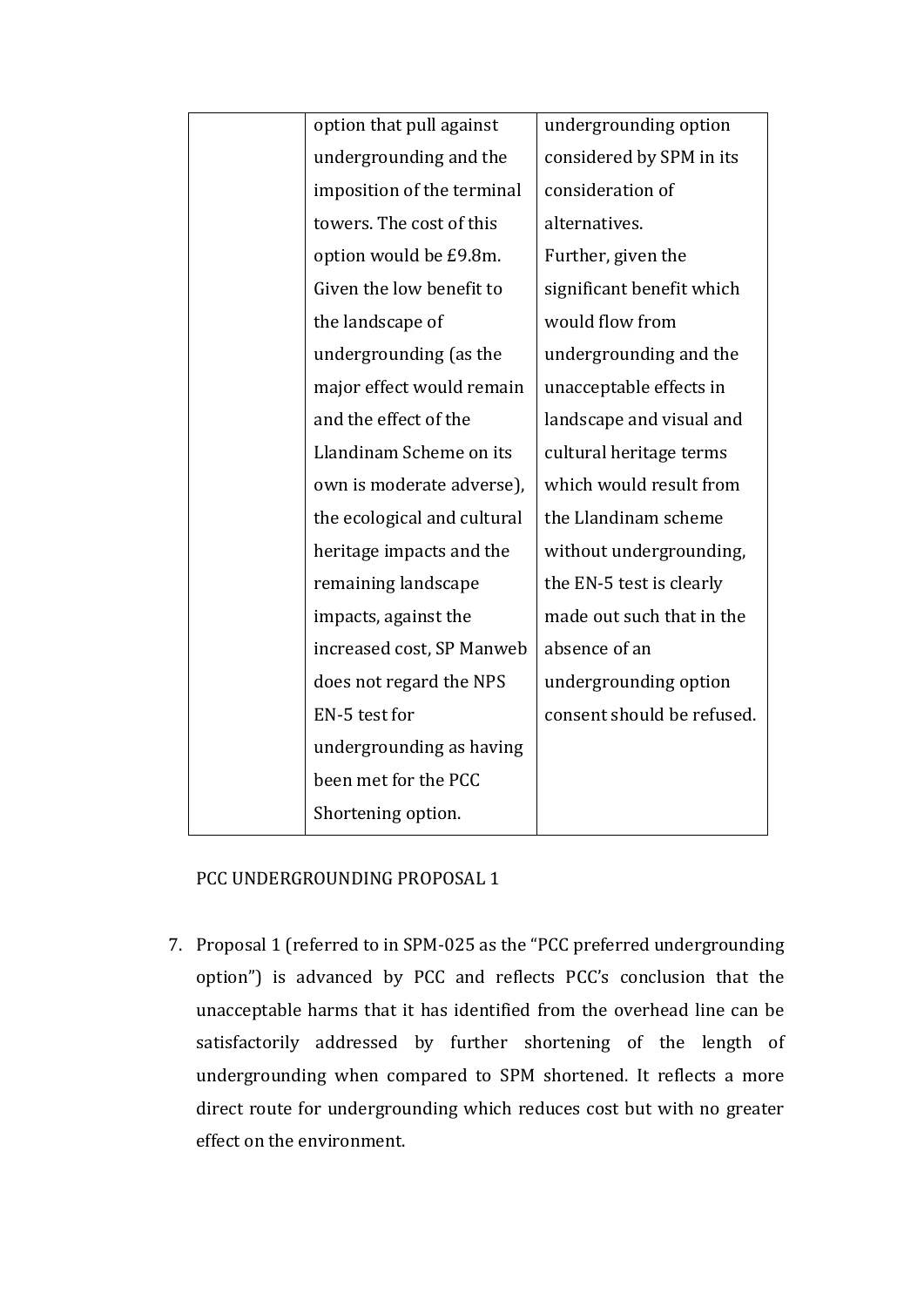| <b>NPS EN-5</b>     | <b>SP MANWEB VIEW ON</b>     | <b>PCC RESPONSE</b>             |
|---------------------|------------------------------|---------------------------------|
| <b>CRITERIA</b>     | THE PCC OPTION               |                                 |
| <b>Availability</b> | SP Manweb notes that         | PCC does not accept that the    |
| and cost of         | PCC does not contest the     | proposed method of              |
| alternative         | alternative routes and       | installation of an              |
| sites, routes       | methods of installation      | underground cable is            |
| and methods         | (open cut trenching)         | necessarily open cut            |
| of                  |                              | trenching (thrust-boring is an  |
| installation:       |                              | option on more sensitive        |
|                     |                              | parts of the route) further     |
|                     |                              | PCC does not accept that        |
|                     |                              | there is any requirement for    |
|                     |                              | stripping of a 9m working       |
|                     |                              | area in order to install an     |
|                     |                              | underground cable whether       |
|                     |                              | in open ground or otherwise.    |
|                     |                              | The requirement for a 9m        |
|                     |                              | working area relates to access  |
|                     |                              | and soil storage neither of     |
|                     |                              | which require soil stripping    |
|                     |                              | and further the evidence        |
|                     |                              | before the inquiry is that the  |
|                     |                              | construction area required is   |
|                     |                              | 7m not 9m and that can be       |
|                     |                              | provided for as necessary by    |
|                     |                              | temporary trackway with soil    |
|                     |                              | storage dealt with by offsite   |
|                     |                              | storage as necessary where      |
|                     |                              | sensitive areas are involved.   |
| Benefits of         | The PCC Preferred            | Contrary to the assertion that  |
| undergroundi        | <b>Undergrounding Option</b> | the PCC shortening area is of   |
| ng                  | area is of local             | local importance it lies within |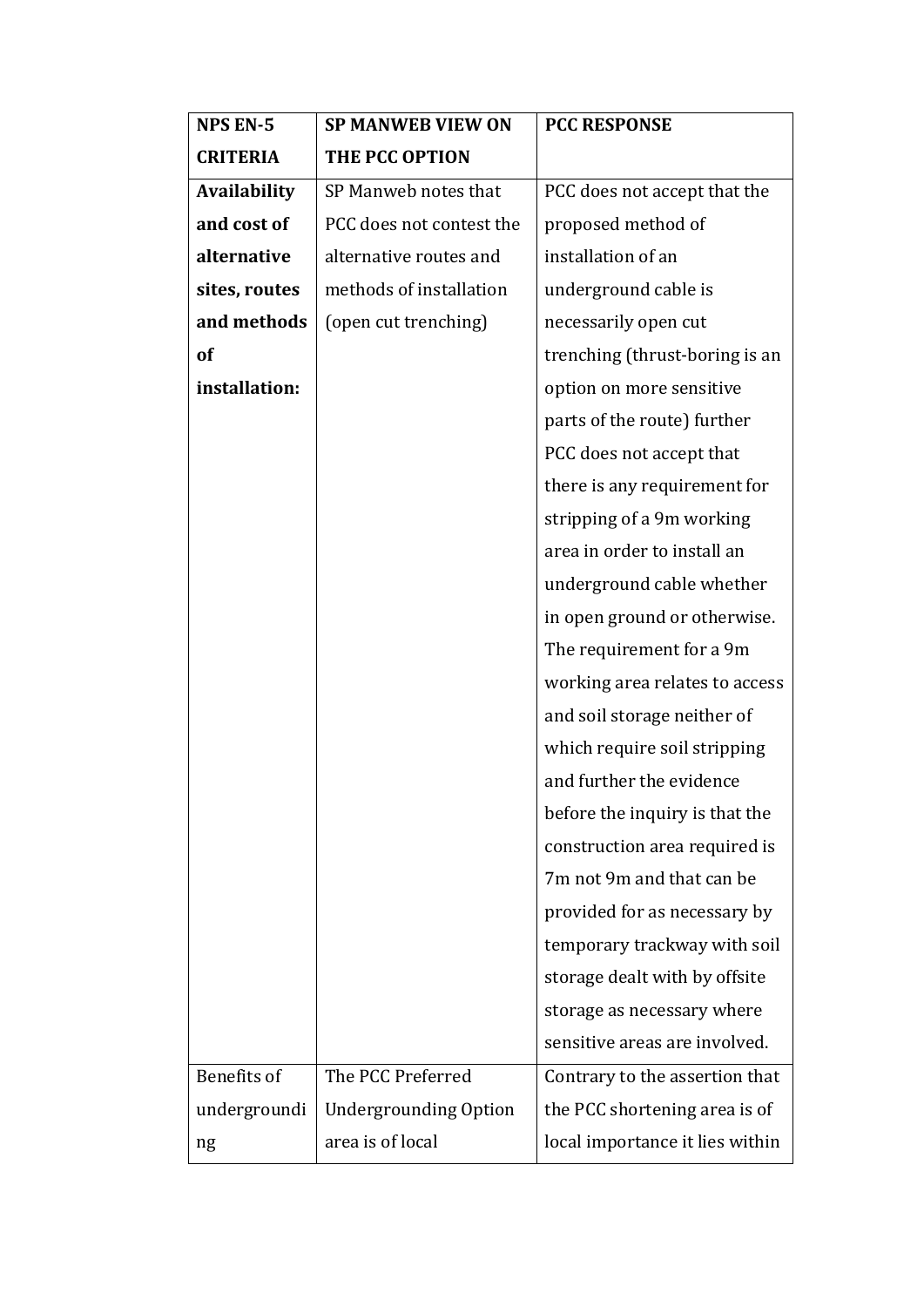| importance (though not                          | a LANDMAP historic              |
|-------------------------------------------------|---------------------------------|
| an AONB or National                             | landscape aspect area           |
| Park).                                          | classified as outstanding and   |
| SP Manweb's Updated ES                          | therefore of national and       |
| notes the impacts of the                        | international importance and    |
| Llandinam Scheme as                             | the absence of designation in   |
| being moderate adverse                          | no sense lessens the weight to  |
| in this location. In                            | be attributed to it. Further it |
| cumulative scenario 3                           | is of equivalent value to land  |
|                                                 | designated as AONB within       |
| there would be a major<br>adverse effect, which | the Shropshire Hills AONB.      |
| would remain even if the                        | PCC's landcape and visual       |
|                                                 | assessment identifies the       |
| Llandinam Scheme were                           | scheme as having major          |
| undergrounded. As such,                         | adverse effects particularly    |
| the benefits would, in SP                       | focussed between the A483       |
| Manweb's view, be low.                          |                                 |
| There are no residential                        | and Cae Bettin Wood. Further    |
| amenity issues for this                         | CADW, CPAT and Atkins each      |
| section of the Llandinam                        | identify the scheme as having   |
| Scheme.                                         | a very large/large adverse      |
|                                                 | effect on Crugyn Bank Dyke      |
|                                                 | and the Black Gate enclosure    |
|                                                 | which (albeit not scheduled)    |
|                                                 | is recognised as being of       |
|                                                 | equivalent value to a SAM and   |
|                                                 | worthy of designation.          |
|                                                 | Atkins' work demonstrates       |
|                                                 | that in relation to the Crugyn  |
|                                                 | Bank Dyke and the Black Gate    |
|                                                 | enclosure the harm to those     |
|                                                 | sites from the overgrounded     |
|                                                 | scheme would amount to          |
|                                                 | substantial harm in EN-1        |
|                                                 |                                 |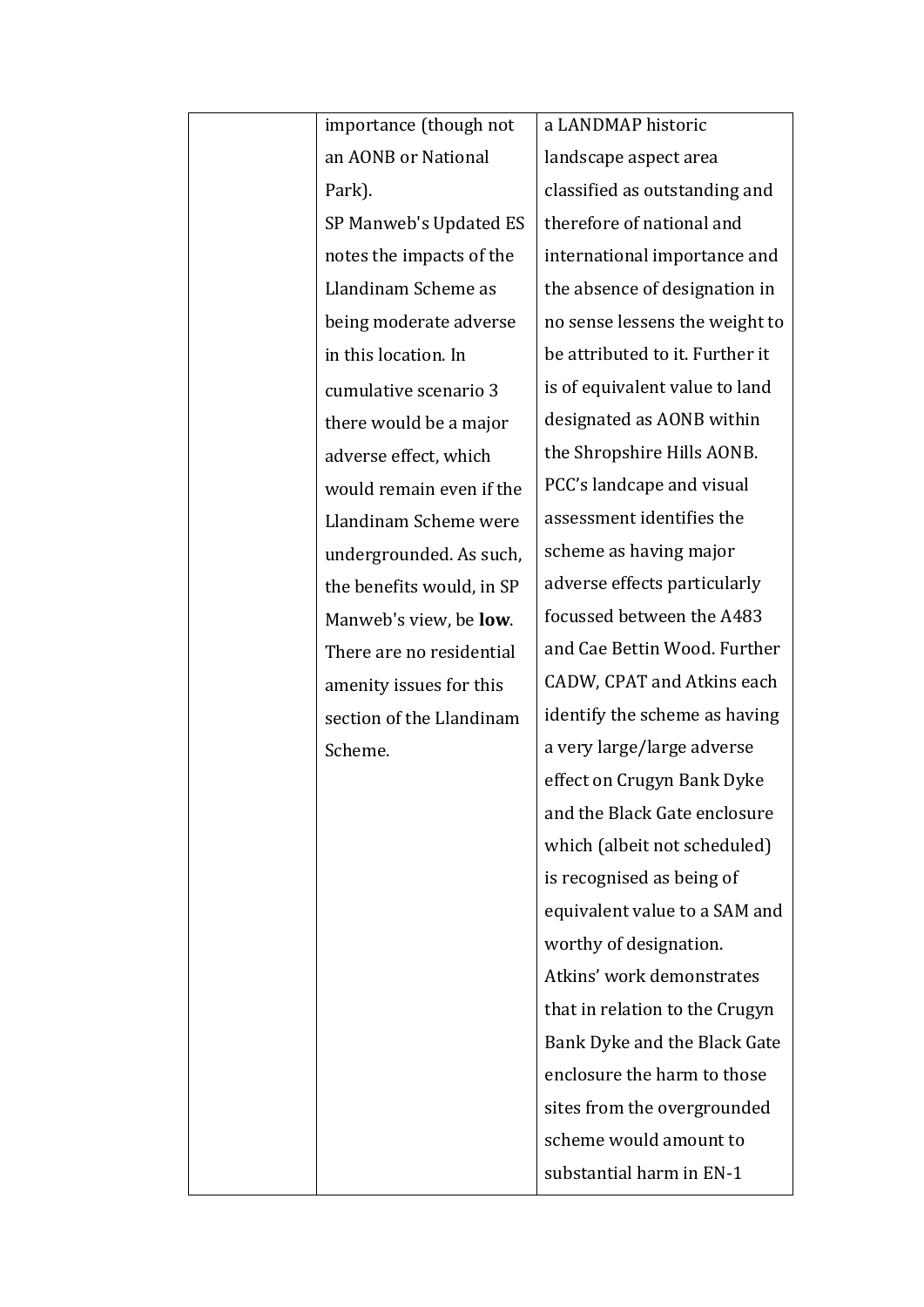|               |                              | terms.                           |
|---------------|------------------------------|----------------------------------|
|               |                              | The benefits of                  |
|               |                              | undergrounding are therefore     |
|               |                              | high. Indeed so high that        |
|               |                              | without undergrounding PCC       |
|               |                              | has demonstrated that            |
|               |                              | consent should be withheld in    |
|               |                              | favour of route D which          |
|               |                              | avoids all of these              |
|               |                              | unacceptable effects.            |
| Economic      | Where the PCC Preferred      | Whilst SMP's initial witnesses   |
| effects       | <b>Undergrounding Option</b> | sought to contend that there     |
| (including    | east of the B4355 climbs     | would be some technical          |
| technical     | and then falls away          | constraint to the installation   |
| difficulties) | perpendicular to the         | of the cable as proposed it is   |
| of            | slope contours, the          | noted that their up to date      |
| undergroun    | installation of cable        | position is now limited to one   |
| ding:         | would be of concern.         | of "concern" as to soil wash     |
|               | Disturbed soil can wash      | and land slip. PCC has           |
|               | away, causing landslip.      | demonstrated that those          |
|               | This section would be        | concerns are exaggerated         |
|               | more prone to                | with appropriate engineering     |
|               | weathering and erosion,      | restoration and aftercare        |
|               | risking the cable            | there is no material risk of the |
|               | becoming                     | cable or any other required      |
|               | shallow/exposed. Open        | infrastructure being exposed     |
|               | cut installation could       | or there being any permanent     |
|               | permanently scar the         | scar in the landscape.           |
|               | landscape, the 9m            | PCC do not understand why        |
|               | construction corridor is     | SPM contend that the nearest     |
|               | also of concern. The         | practical start would be         |
|               | weight of the cable can      | immediately west of the          |
|               | pull it down the slope,      | B4355, nor is it a view that is  |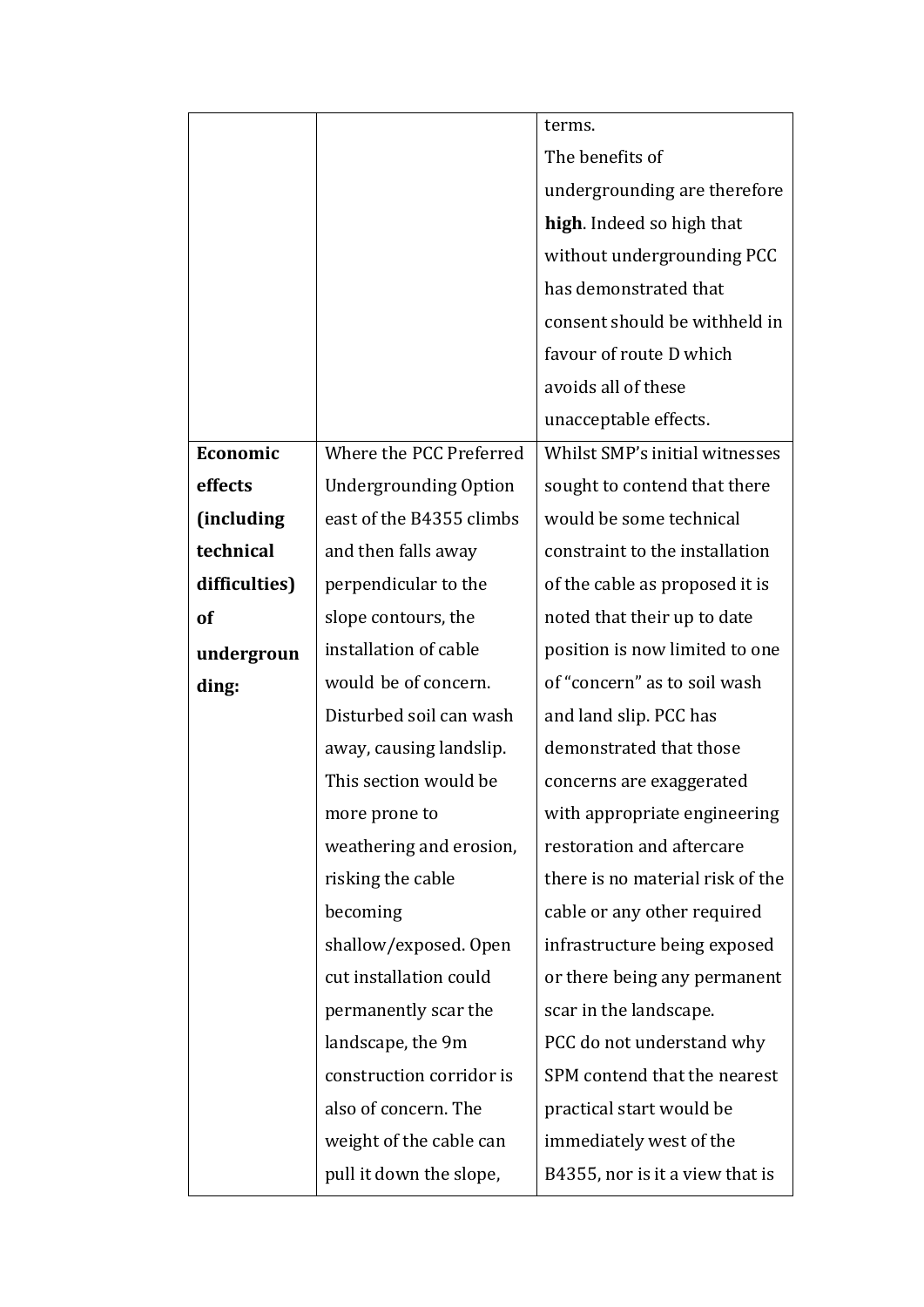|               | requiring cleating into    | supported by any credible or    |
|---------------|----------------------------|---------------------------------|
|               | concrete fixings and       | relevant evidence.              |
|               | laying in an "s" shape     | PCC assumes that its figure of  |
|               | (which can itself cause    | £6.6 is accepted.               |
|               | additional scarring). SP   |                                 |
|               | Manweb's view is that      |                                 |
|               | the nearest practicable    |                                 |
|               | start would be             |                                 |
|               | immediately west of the    |                                 |
|               | B4355 (see pole number     |                                 |
|               | 308) - a route             |                                 |
|               | approximately 3km long     |                                 |
|               | with a net capital cost of |                                 |
|               | £3m and lifetime cost of   |                                 |
|               | £1.92m, totalling $£4.9m$  |                                 |
|               | (the "revised PCC          |                                 |
|               | Preferred                  |                                 |
|               |                            |                                 |
|               | <b>Undergrounding</b>      |                                 |
|               | Option").                  |                                 |
|               | The economic effects       |                                 |
|               | would be increased by      |                                 |
|               | requiring the necessary    |                                 |
|               | permissions and            |                                 |
|               | easements.                 |                                 |
| Social and    | SP Manweb does not         | PCC note that SPM do not        |
| environment   | consider social effects    | consider there would be any     |
| al impacts of | likely for the PCC revised | social effects for this option. |
| undergroundi  | option.                    | In ecological terms PCC has     |
| ng            | In ecological terms,       | consulted NRW who are           |
|               | trenching through open     | satisfied that trenching of its |
|               | ground and potentially     | proposal can take place         |
|               | crossing small             | without there being any likely  |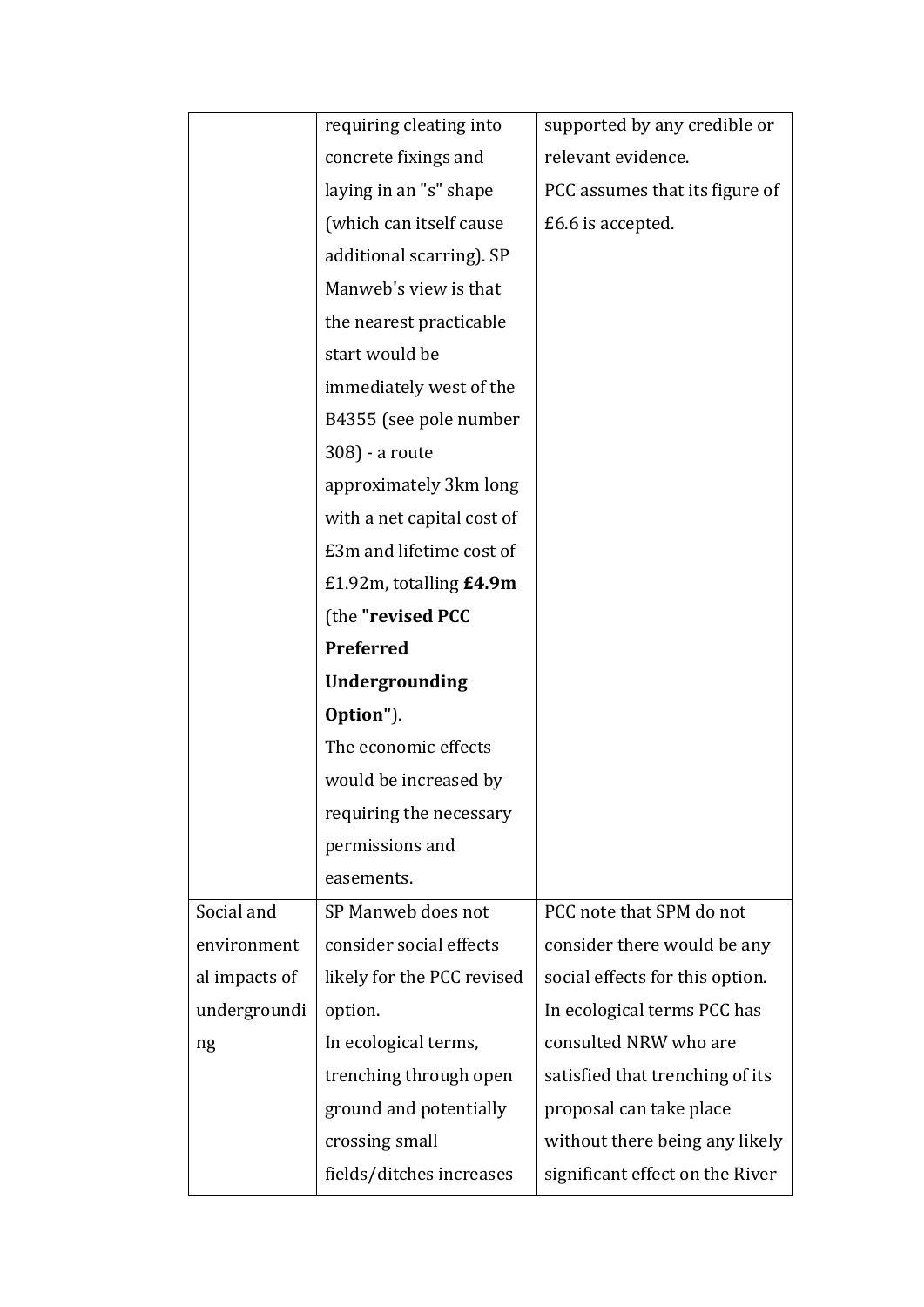| the risk of sediment run     | Wye SAC. Whilst there is         |
|------------------------------|----------------------------------|
| off. There is a consequent   | inevitably increased             |
| increased risk of            | disturbance to existing          |
| impacting upon the River     | vegetation there is no           |
| Wye SAC. There would         | evidence that vegetation         |
| be an increased              | supports any important           |
| magnitude of impacts to      | ecological resource.             |
| terrestrial habitats and     | In cultural heritage terms it is |
| associated species when      | correct that this option would   |
| compared to the              | not avoid the substantial        |
| Llandinam Scheme.            | harm that would result to the    |
| In cultural heritage         | Bryn Cwmyrhiwdre round           |
| terms, both the PCC          | barrow, but PCC has carefully    |
| Preferred                    | balanced the costs and           |
| <b>Undergrounding Option</b> | benefits of undergrounding       |
| and the revised PCC          | against the identified harm      |
| Preferred                    | and has concluded that on        |
| <b>Undergrounding Option</b> | balance the requirement          |
| would retain "substantial    | should be that                   |
| harm" (in Mr Croft's         | undergrounding should            |
| opinion) to Bryn             | commence immediately to the      |
| Cwmyrhiwdre round            | west of the A483. This           |
| barrow - this is the         | approach is not intended in      |
| trigger under which PCC      | any sense to indicate an         |
| are seeking to justify the   | acceptance that the effect on    |
| PCC option (as Mr Croft      | the Bryn Cwmyrhywdre SAM         |
| seems to equate              | is anything other than one       |
| substantial harm to          | which should be allowed only     |
| "serious concerns" -SP       | in wholly exceptional            |
| Manweb does note             | circumstances, rather it         |
| though that the reference    | reflects PCC's view of the limit |
| to "serious concerns" in     | of such harm which can be        |
| NPS EN-5 is expressed in     | tolerated before                 |
|                              |                                  |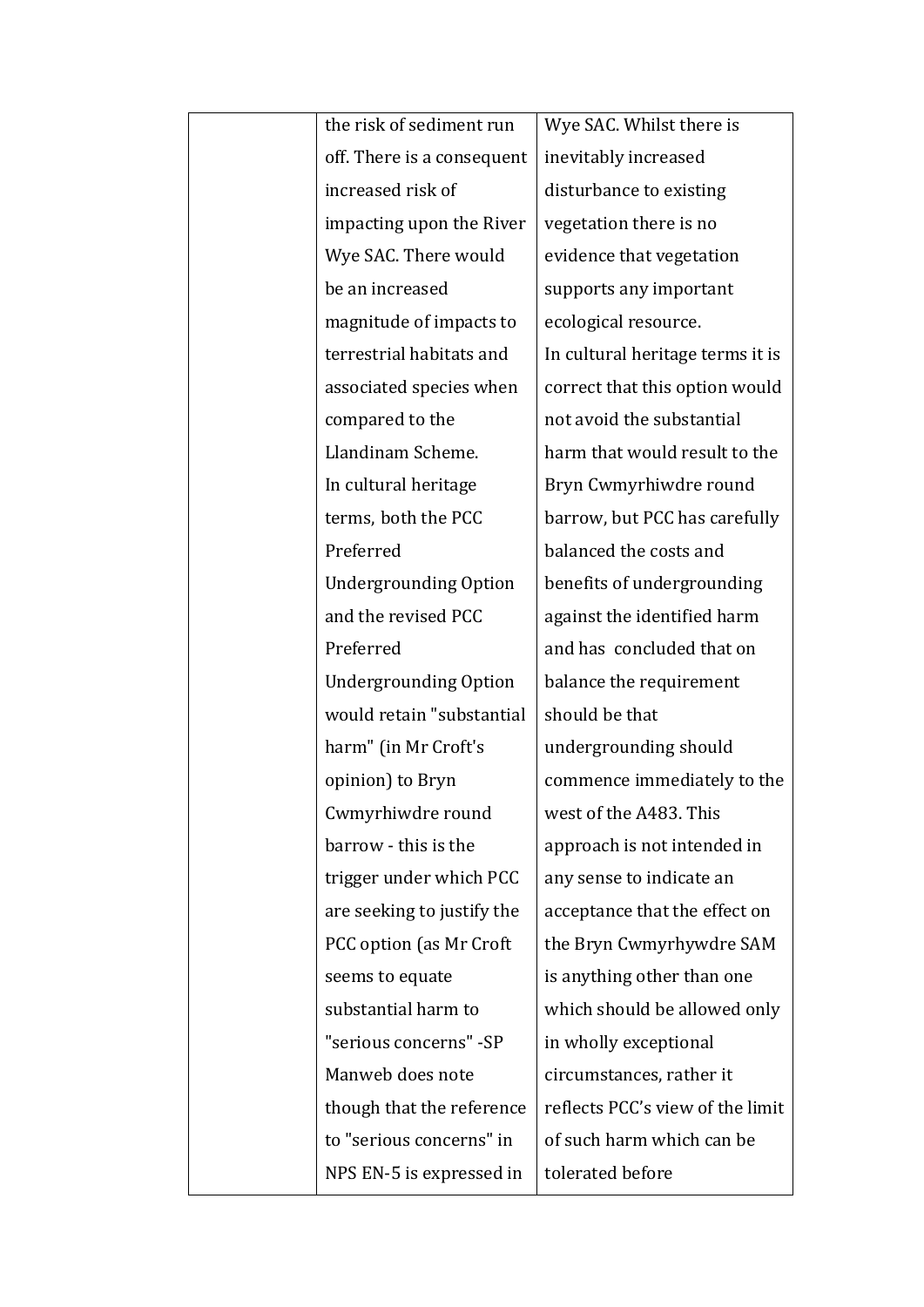| terms of potential          | undergrounding is required.     |
|-----------------------------|---------------------------------|
| adverse landscape and       | PCC note the new suggestion     |
| visual effects, rather than | that EN-5 is couched in terms   |
| specific cultural heritage  | of adverse landscape and        |
| effects).                   | visual effects rather than      |
| In SP Manweb's view, the    | specific cultural heritage      |
| landscape contains both     | effects, however read as a      |
| extant above ground         | whole EN-5 contemplates         |
| remains and below           | consideration of                |
| ground remains. These       | undergrounding whenever         |
| remains may include         | the effects of a scheme are     |
| both shallow and deep       | particularly significant having |
| remains from both the       | regard to sensitive locations.  |
| pre-historic and historic   | This includes (2.8.9.)          |
| periods. The deeper         | locations which are sensitive   |
| remains may be present      | because of their historic       |
| even beneath minor          | importance, the relationship    |
| roads and bridleways. A     | between significance of a       |
| construction area of 9m     | heritage asset and its setting  |
| and the 1m cable trench     | and the relevance of views in   |
| therefore has the           | that context are accepted by    |
| potential to affect sub-    | SPM's cultural heritage         |
| surface remains. Mr Croft   | witness.                        |
| also suggests the           | SPM appear to have              |
| proposed mitigation         | undertaken no assessment of     |
| could address any           | the extent to which             |
| discovered archaeology      | undergrounding will in fact     |
| in the vicinity of and      | impact on any shallow or        |
| between the Crugyn          | deep remains from either        |
| Bank Dyke termini. This     | pre-historic or historic        |
| overlooks that any such     | periods and further have        |
| remains might be            | presented an assessment         |
|                             | based on a 9m construction      |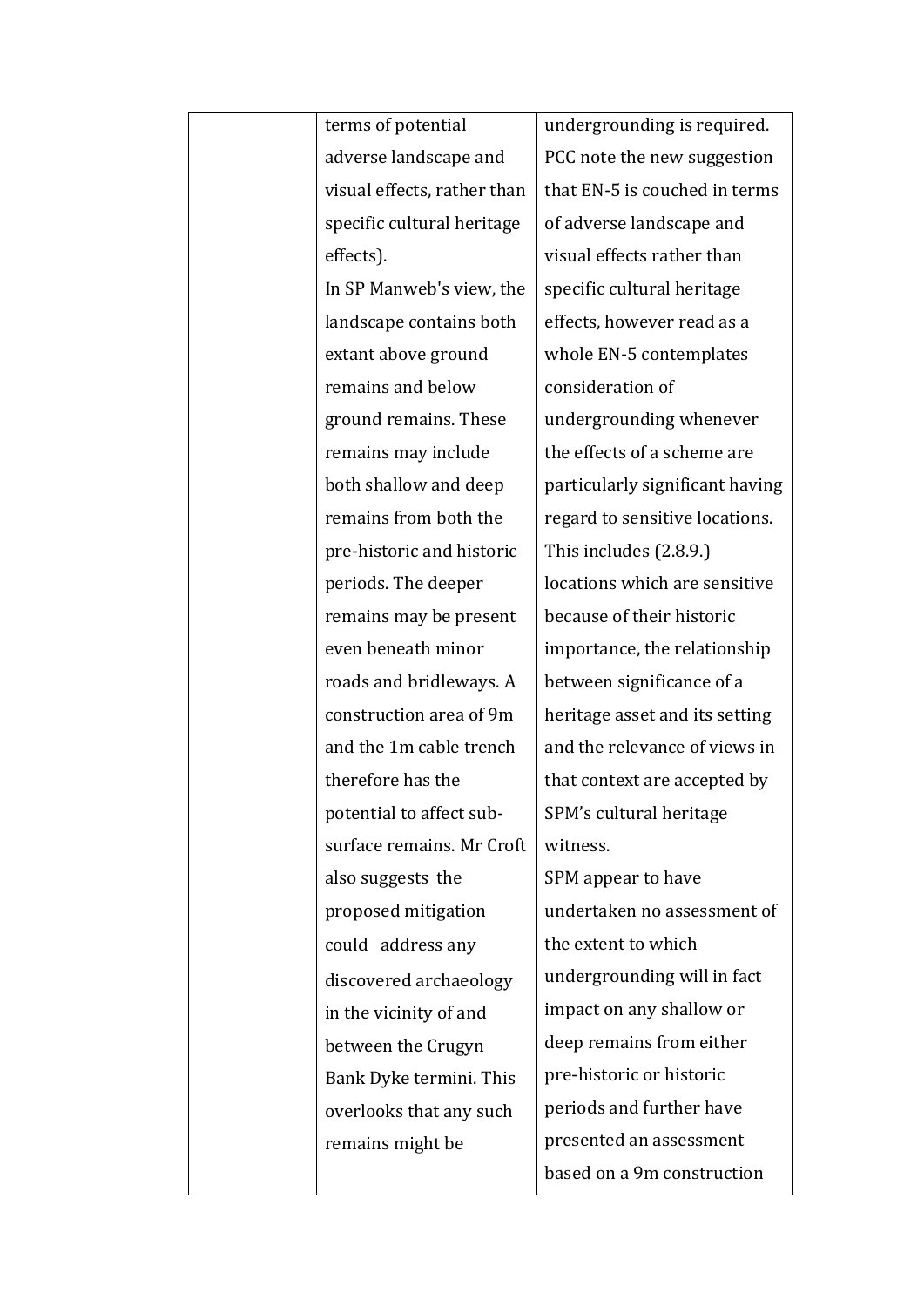| considered of national       | area alleged        |
|------------------------------|---------------------|
| importance and               | stripping ov        |
| preservation by record       | that area. In       |
| may not be appropriate       | are satisfied       |
| for such remains. It is key  | requiremen          |
| to note that direct          | trench can b        |
| impacts on such remains      | by sensitive        |
| would be permanent and       | any likely si       |
| irreversible, compared to    | archaeologi         |
| the long term temporary      | whether ab          |
| and reversible effects of    | ground. PCO         |
| the overhead line. SP        | that the cult       |
| Manweb therefore does        | <i>implications</i> |
| not agree that the           | grounding a         |
| cultural heritage            | In landscap         |
| implications of              | demonstrat          |
| undergrounding are very      | standard aft        |
| limited.                     | reason why          |
| In landscape terms, the      | cable route         |
| revised PCC Preferred        | visible long        |
| <b>Undergrounding Option</b> | in terms of t       |
| would not achieve            | PCC's option        |
| landscape benefits           | are located         |
| around Black Gate and        | significant e       |
| Two Tumps as a result of     | landscape te        |
| the technical difficulties   | demonstrat          |
| outlined above with          | technical re        |
| installing cable in this     | undergroun          |
| section of the revised       | provided to         |
| <b>PCC Preferred</b>         | B4355 as pr         |
| Undergrounding Option.       | remove the          |
|                              | impact upor         |
|                              | Crugyn Ban          |

dly requiring soil ver the entirety of n contrast Atkins d that the actual refor a 1m cable  $be\,a$  commodated routing without ignificant effect on cal remains ove or below  $\mathbb C$  remains satisfied tural heritage s of under are very limited. e terms PCC has ed that with tercare there is no the presence of a would have any term impacts and terminal towers, n ensures these so as to have no effects. In erms PCC has  $ed$  that there is no ason why ding could not be the east of the roposed so as to unacceptable n Black Gate and k Dyke. Further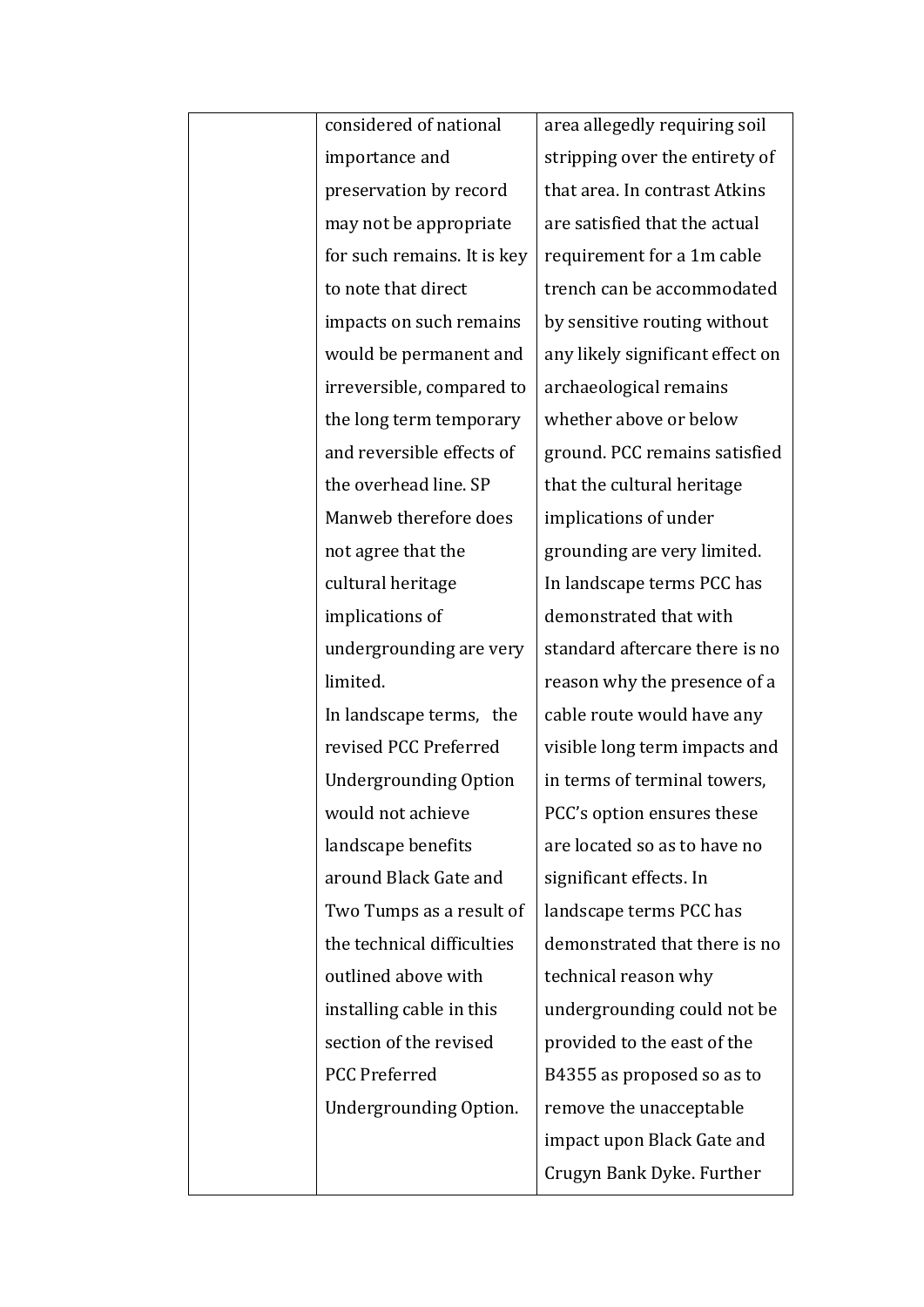|            |                              | even if there were any such      |
|------------|------------------------------|----------------------------------|
|            |                              | technical constraints, PCC has   |
|            |                              | demonstrated how those can       |
|            |                              | be avoided by re-routing the     |
|            |                              | cable option to follow the       |
|            |                              | B4355 to the north and to re-    |
|            |                              | join the proposed overhead       |
|            |                              | line to the east of the Crugyn   |
|            |                              | Bank Dyke (see the red route     |
|            |                              | on OBJ/002/ENG/01). It is to     |
|            |                              | be noted that SPM have not       |
|            |                              | sought to contend that this      |
|            |                              | option has any material          |
|            |                              | technical constraints and it     |
|            |                              | can be delivered at the same     |
|            |                              | time and at the same cost. It is |
|            |                              | therefore both a relevant and    |
|            |                              | important alternative having     |
|            |                              | regard to EN-1.                  |
|            |                              |                                  |
| Conclusion | SP Manweb considers the      | PCC has demonstrated that        |
|            | 3km revised PCC              | the benefits from                |
|            | Preferred                    | undergrounding are               |
|            | <b>Undergrounding Option</b> | significant that the shortening  |
|            | to be technically            | option is technically            |
|            | achievable. The costs of     | achievable as accepted by        |
|            | undergrounding this          | SPM that the environmental       |
|            | section would be £4.9m.      | effects of undergrounding are    |
|            | Given the low benefit to     | all likely to be minor and that  |
|            | undergrounding (as the       | the cost is significantly less   |
|            | major effect would           | than the undergrounding          |
|            | remain and the effect of     | option considered by SPM in      |
|            | the Llandinam Scheme         | its consideration of             |